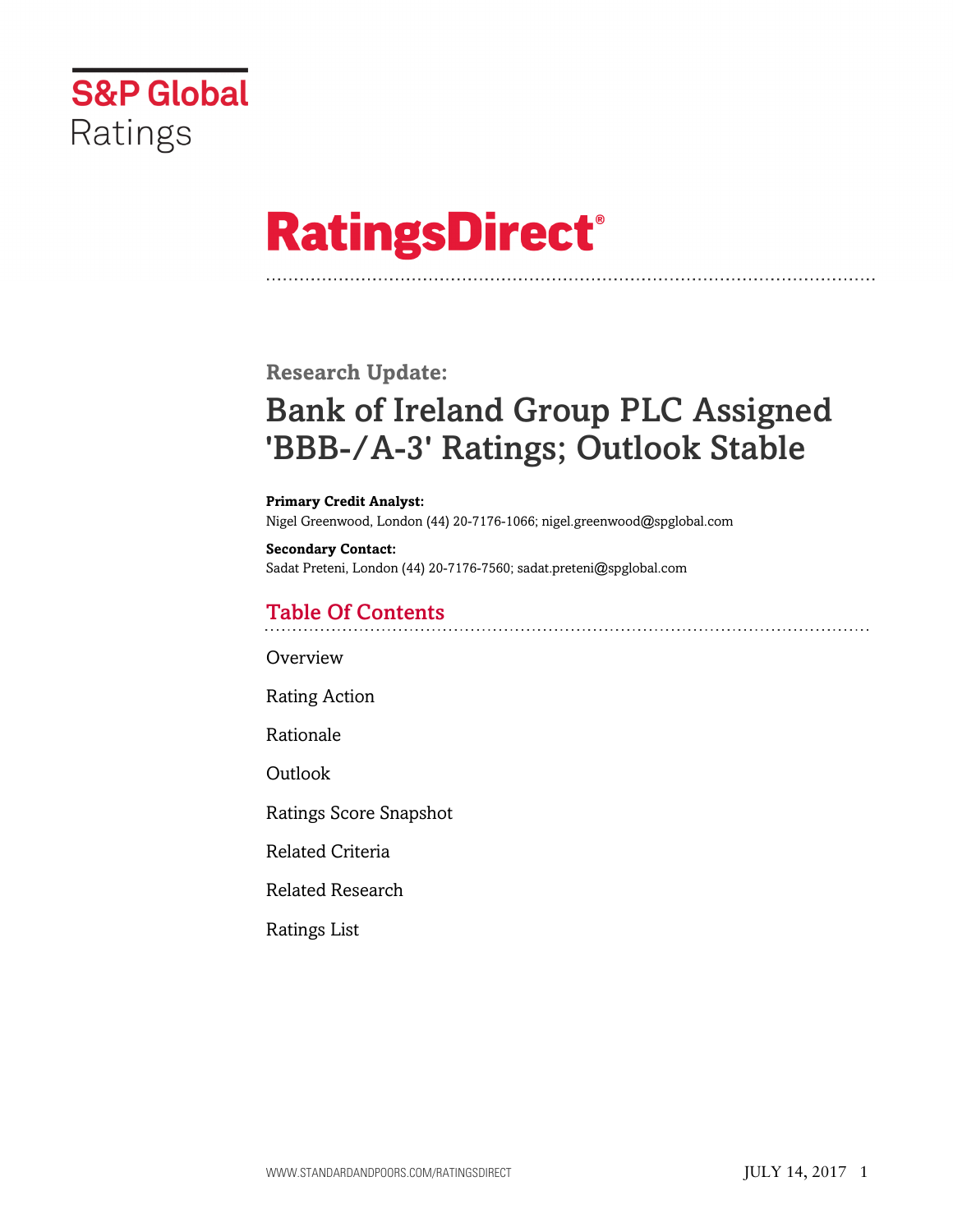**Research Update:**

## Bank of Ireland Group PLC Assigned 'BBB-/A-3' Ratings; Outlook Stable

#### <span id="page-1-0"></span>**Overview**

- We are assigning our 'BBB-/A-3' long- and short-term issuer credit ratings to the newly established Bank of Ireland Group PLC, the Ireland-based nonoperating holding company (NOHC) of Bank of Ireland (BOI).
- The ratings are based on our view of BOI's intrinsic creditworthiness, constrained by the structural subordination of the NOHC's creditors.
- The stable outlook on the NOHC reflects our view that the group's capitalization and earnings capacity and asset quality trajectory will remain commensurate with our expectations at this rating level over the next 18-24 months.

### <span id="page-1-1"></span>Rating Action

On July 14, 2017, S&P Global Ratings assigned its 'BBB-/A-3' long- and short-term counterparty credit ratings to Ireland-based nonoperating holding company Bank of Ireland Group PLC (the NOHC). The outlook is stable.

#### <span id="page-1-2"></span>Rationale

The NOHC is the immediate parent of Bank of Ireland (BOI), a leading Irish bank. The ratings are based on our view of the group's creditworthiness, constrained by the structural subordination of the NOHC's creditors.

BOI has recently completed a corporate reorganization that led to the creation of Bank of Ireland Group PLC as the listed holding company of the group. As the NOHC, it consolidates BOI, which is the principal operating subsidiary, representing 100% of the group's total assets. The group's only investment is its stake in BOI, and there is no double leverage at the level of the NOHC. We expect the NOHC to downstream issued debt and equity capital to its operating subsidiary and that, over time, it will become a key vehicle for the group's issuance of long-term instruments designed to absorb losses, whether on a going-concern or nonviability basis.

As we regard Bank of Ireland Group PLC as an NOHC, we do not assign a group status to the group, as we would for an operating subsidiary. Rather, the starting point for the issuer credit rating (ICR) on the NOHC is based on BOI's group credit profile (GCP), which we assess at 'bbb'. We set the ICR on the NOHC one notch below the GCP, reflecting the structural subordination of the NOHC's creditors--in other words, our view of incrementally higher credit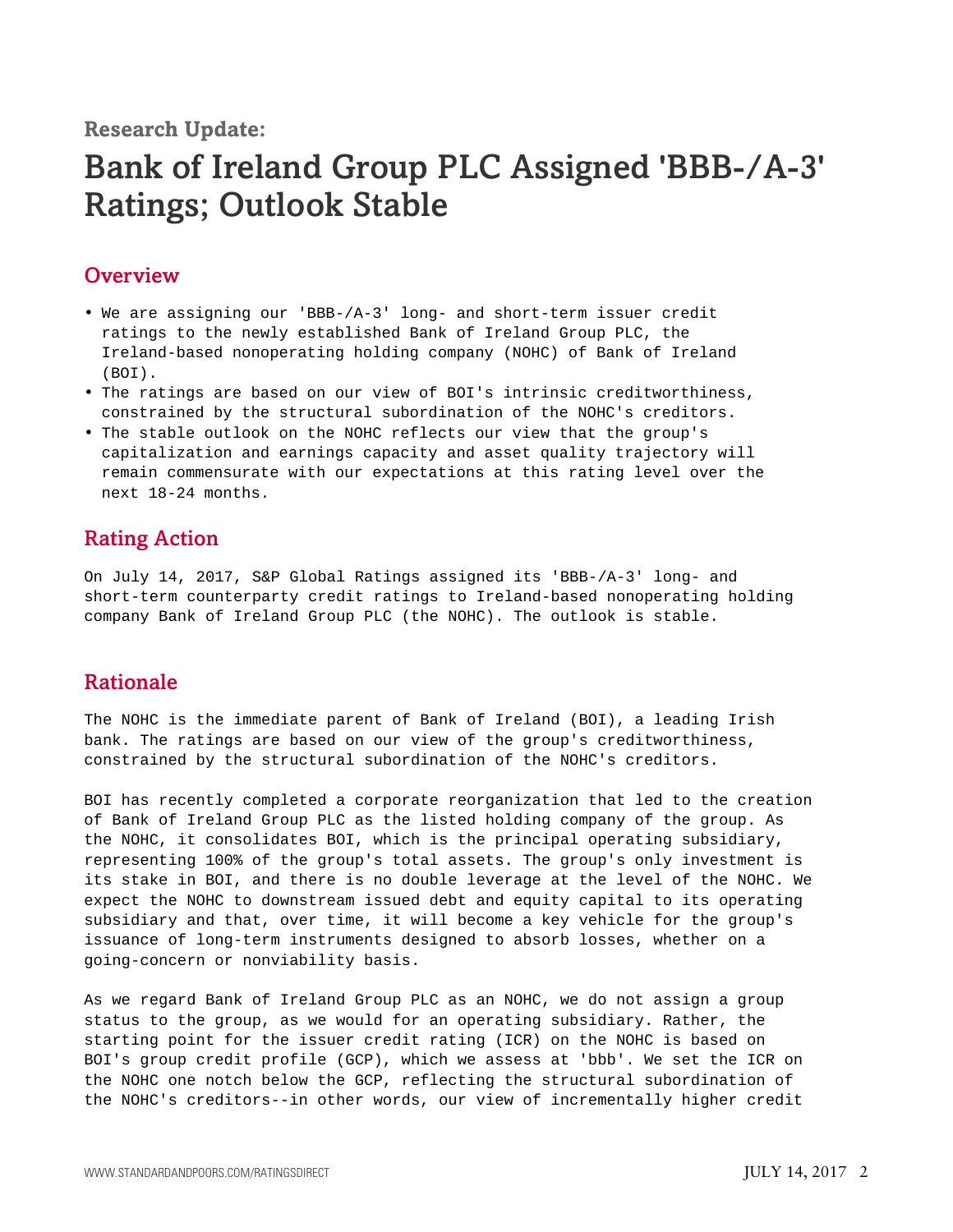risk for the NOHC relative to principal operating bank, BOI.

The ratings on both the NOHC and BOI do not benefit from any external support, notably under our additional loss-absorbing capacity (ALAC) criteria. In time, it is possible that we could revise this stance--for example, if it becomes clear that the group will build a sizable buffer of loss-absorbing capacity designed to enable a recapitalization rather than a liquidation if it becomes nonviable. However, even if we included such uplift, this would benefit only the ratings on BOI (the operating company that undertakes the systemically important functions), not the NOHC (which could well default in such a scenario). This approach would be consistent with the one we take for other banking group NOHCs, for example in the U.K., the U.S., and Switzerland.

#### <span id="page-2-0"></span>**Outlook**

The stable outlook on the NOHC mirrors that on BOI.

The stable outlook reflects our expectation that the group will continue to steadily reduce its nonperforming loan ratio over our two-year outlook timeframe, and that its relatively large U.K. business will not be a source of weakness for the group.

We might raise the ratings on BOI if the group establishes a track record of issuance and we deem that the group's subordinated buffers would exceed our 4.75% threshold for ALAC, in response to clear regulatory requirements.

We consider a downgrade to be relatively unlikely at this time, but we could consider lowering the ratings if the group's business and earnings predictability falters.

#### <span id="page-2-1"></span>Ratings Score Snapshot

Bank of Ireland Group PLC: BBB-/Stable/A-3 Bank of Ireland: BBB/Stable/A-2

Group Credit Profile Anchor bbb-Business Position Strong (+1) Capital and Earnings Adequate (0) Risk Position Adequate (0) Funding and **Average** Liquidity and Adequate (0) Support\* 0 ALAC Support 0 GRE Support 0 Group Support 0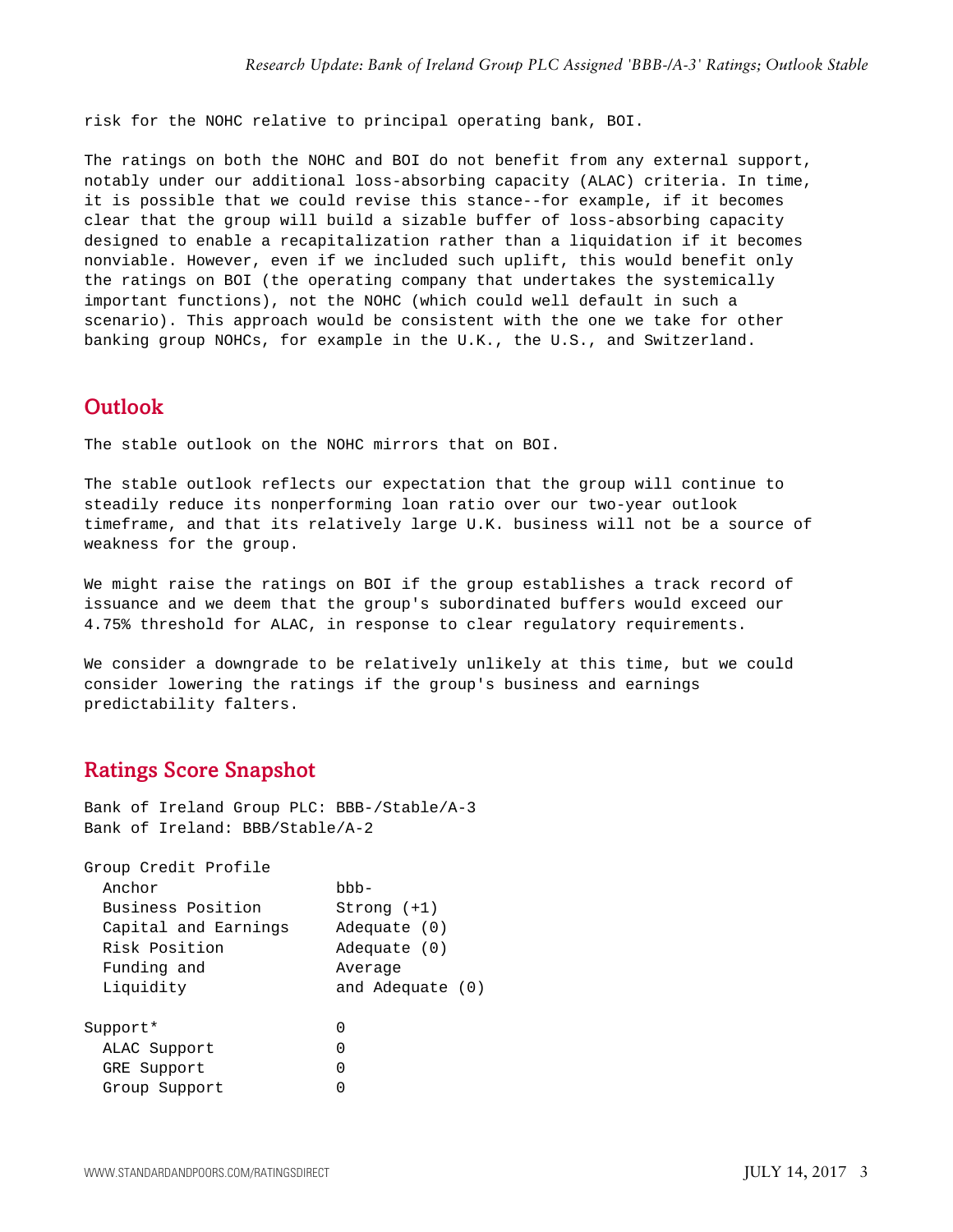Sovereign Support 0

Additional Factors 0

\*We do not include any external support in our ratings on the NOHC or the operating subsidiary.

#### <span id="page-3-0"></span>Related Criteria

- General Criteria: Methodology For Linking Long-Term And Short-Term Ratings , April 7, 2017
- Criteria Financial Institutions Banks: Bank Rating Methodology And Assumptions: Additional Loss-Absorbing Capacity, April 27, 2015
- Criteria Financial Institutions Banks: Bank Hybrid Capital And Nondeferrable Subordinated Debt Methodology And Assumptions, Jan. 29, 2015
- General Criteria: Group Rating Methodology, Nov. 19, 2013
- Criteria Financial Institutions Banks: Quantitative Metrics For Rating Banks Globally: Methodology And Assumptions, July 17, 2013
- Criteria Financial Institutions Banks: Revised Market Risk Charges For Banks In Our Risk-Adjusted Capital Framework, June 22, 2012
- Criteria Financial Institutions Banks: Banking Industry Country Risk Assessment Methodology And Assumptions, Nov. 9, 2011
- Criteria Financial Institutions Banks: Banks: Rating Methodology And Assumptions, Nov. 9, 2011
- Criteria Financial Institutions Banks: Bank Capital Methodology And Assumptions, Dec. 6, 2010
- General Criteria: Use Of CreditWatch And Outlooks, Sept. 14, 2009
- <span id="page-3-1"></span>• Criteria - Financial Institutions - Banks: Commercial Paper I: Banks, March 23, 2004

#### Related Research

- Irish Banks: Getting Back To Where They Once Belonged, March 20, 2017
- Bank of Ireland, Jan. 13, 2017
- Banking Industry Country Risk Assessment: Ireland, Jan. 13, 2017
- <span id="page-3-2"></span>• Various Positive Rating Actions Taken On Irish Banks On Reduced Economic Risk, Jan. 13, 2017

#### Ratings List

New Rating; CreditWatch/Outlook Action

Bank of Ireland Group PLC Counterparty Credit Rating BBB-/Stable/A-3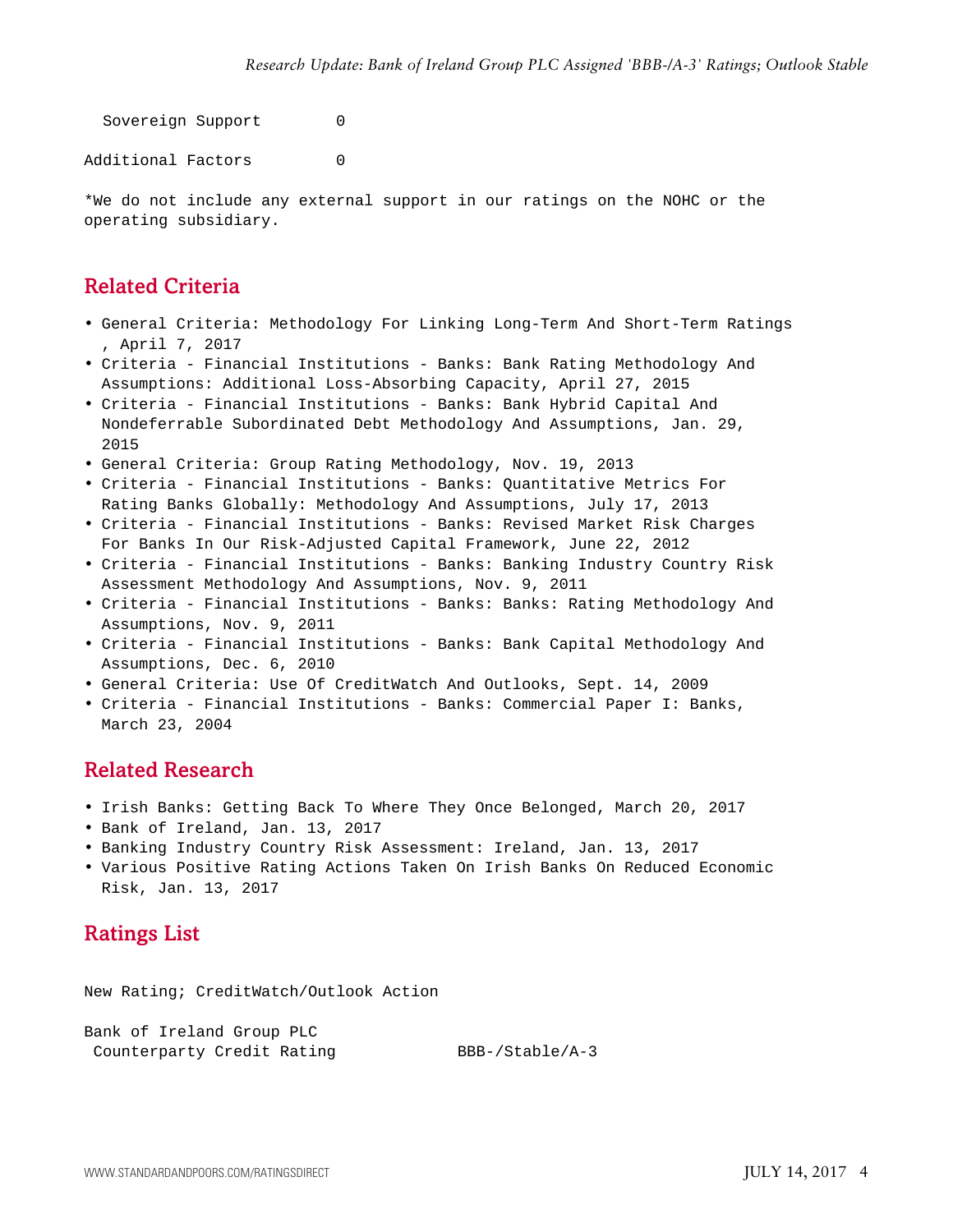#### **Additional Contact:**

Financial Institutions Ratings Europe; FIG\_Europe@spglobal.com

Certain terms used in this report, particularly certain adjectives used to express our view on rating relevant factors, have specific meanings ascribed to them in our criteria, and should therefore be read in conjunction with such criteria. Please see Ratings Criteria at www.standardandpoors.com for further information. Complete ratings information is available to subscribers of RatingsDirect at www.globalcreditportal.com and at spcapitaliq.com. All ratings affected by this rating action can be found on the S&P Global Ratings' public website at www.standardandpoors.com. Use the Ratings search box located in the left column. Alternatively, call one of the following S&P Global Ratings numbers: Client Support Europe (44) 20-7176-7176; London Press Office (44) 20-7176-3605; Paris (33) 1-4420-6708; Frankfurt (49) 69-33-999-225; Stockholm (46) 8-440-5914; or Moscow 7 (495) 783-4009.